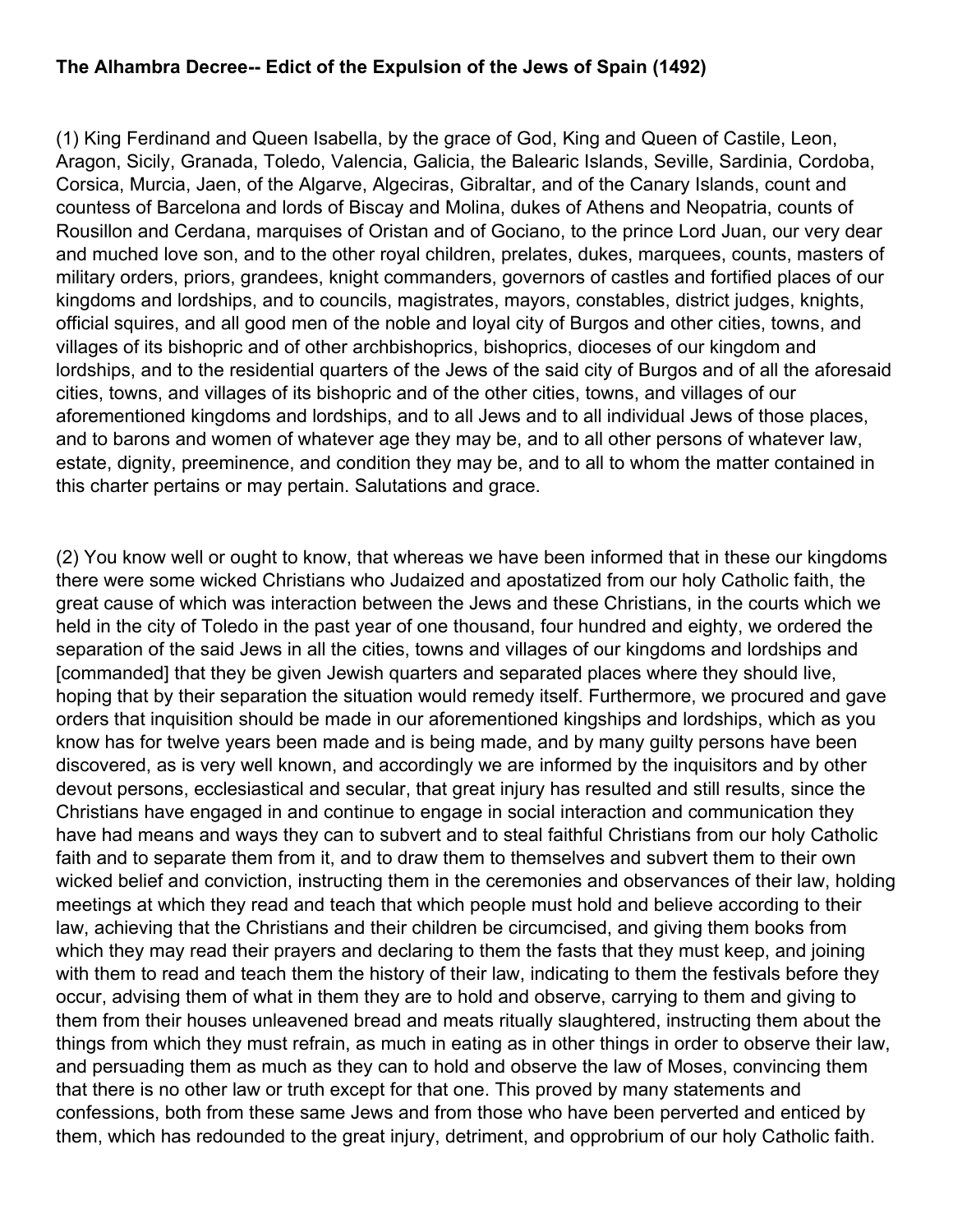(3) Notwithstanding that we were informed of the great part of this before now and we knew that the true remedy for all these injuries and inconveniences was to prohibit all interaction between the said Jews and Christians and banish them from all our kingdoms, we desired to content ourselves by commanding them to leave all cities, towns, and villages of Andalusia where it appears that they have done the greatest injury, believing that that would be sufficient so that those of other cities, towns, and villages of our kingdoms and lordships would cease to do and commit the aforesaid acts. And since we are informed that neither that step nor the passing of sentence [of condemnation] against the said Jews who have been most guilty of the said crimes and delicts against our holy Catholic faith have been sufficient as a complete remedy to obviate and correct so great an opprobrium and offense to the faith and the Christian religion, because every day it is found and appears that the said Jews increase in continuing their evil and wicked purpose wherever they live and congregate, and so that there will not be any place where they further offend our holy faith, and corrupt those whom God has until now most desired to preserve, as well as those who had fallen but amended and returned to Holy Mother Church, the which according to the weakness of our humanity and by diabolical astuteness and suggestion that continually wages war against us may easily occur unless the principal cause of it be removed, which is to banish the said Jews from our kingdoms. Because whenever any grave and detestable crime is committed by members of any organization or corporation, it is reasonable that such an organization or corporation should be dissolved and annihilated and that the lesser members as well as tile greater and everyone for the others be punished, and that those who perturb the good and honest life of cities and towns and by contagion can injure others should be expelled from those places and even if for lighter causes, that may be injurious to the Republic, how Much more for those greater and most dangerous and most contagious crimes such as this.

(4) Therefore, we, with the counsel and advice of prelates, great noblemen of our kingdoms, and other persons of learning and wisdom of our Council, having taken deliberation about this matter, resolve to order the said Jews and Jewesses of our kingdoms to depart and never to return or come back to them or to any of them. And concerning this we command this our charter to be given, by which we order all Jews and Jewesses of whatever age they may be, who live, reside, and exist in our said kingdoms and lordships, as much those who are natives as those who are not, who by whatever manner or whatever cause have come to live and reside therein, that by the end of the month of July next of the present year, they depart from all of these our said realms and lordships, along with their sons and daughters, menservants and maidservants, Jewish familiars, those who are great as well as the lesser folk, of whatever age they may be, and they shall not dare to return to those places, nor to reside in them, nor to live in any part of them, neither temporarily on the way to somewhere else nor in any other manner, under pain that if they do not perform and comply with this command and should be found in our said kingdom and lordships and should in any manner live in them, they incur the penalty of death and the confiscation of all their possessions by our Chamber of Finance, incurring these penalties by the act itself, without further trial, sentence, or declaration. And we command and forbid that any person or persons of the said kingdoms, of whatever estate, condition, or dignity that they may be, shall dare to receive, protect, defend, nor hold publicly or secretly any Jew or Jewess beyond the date of the end of July and from henceforth forever, in their lands, houses, or in other parts of any of our said kingdoms and lordships, under pain of losing all their possessions, vassals, fortified places, and other inheritances, and beyond this of losing whatever financial grants they hold from us by our Chamber of Finance.